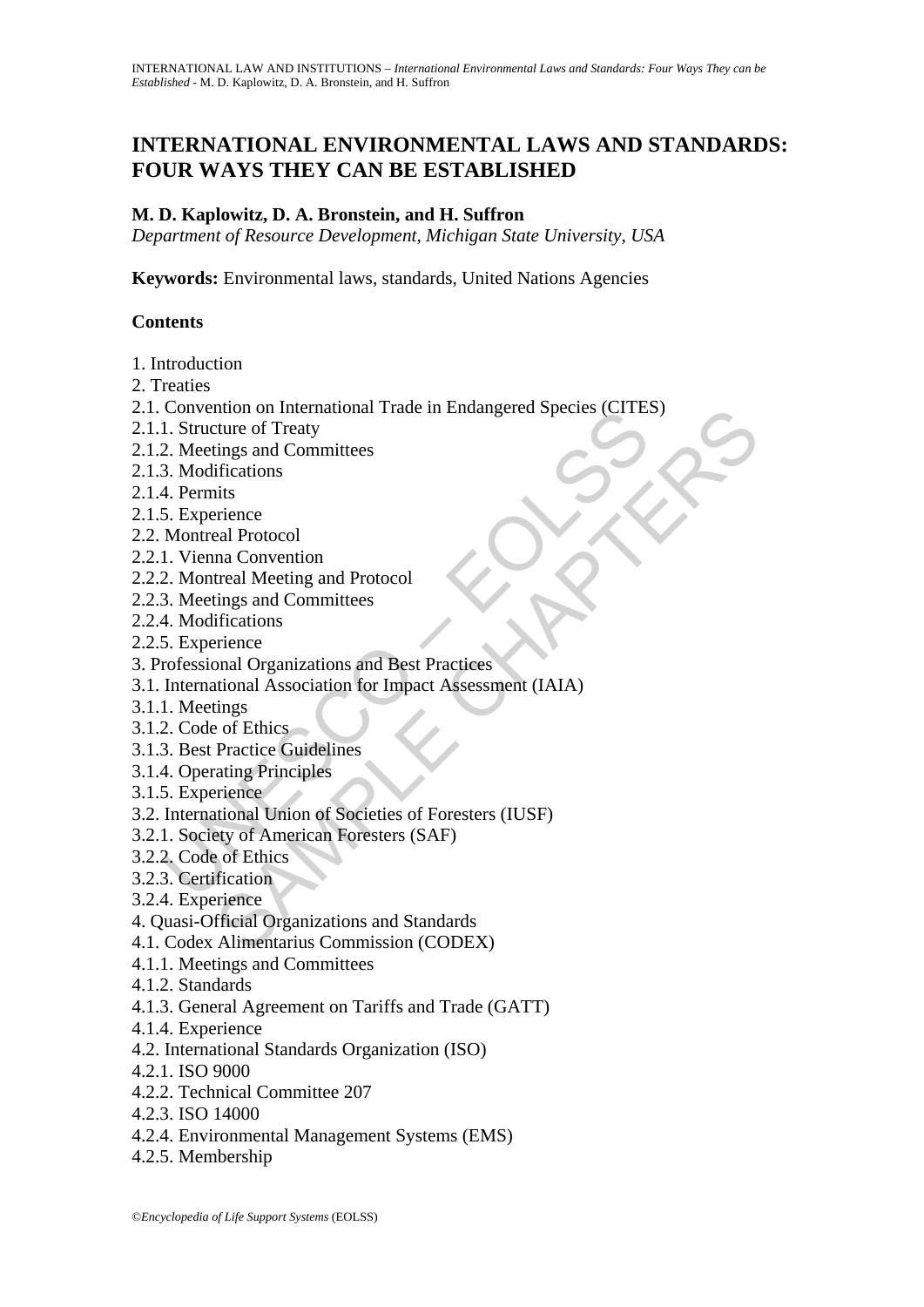#### 4.2.6. Certification 4.2.7. Experience 5. United Nations Agencies and Guidelines 5.1. International Atomic Energy Agency (IAEA) 5.1.1. Meetings and Committees 5.1.2. Standard Preparation 5.1.3. Experience 5.2. World Health Organization (WHO) 5.2.1. World Health Assembly 5.2.2. Activities 5.2.3. Guidelines 5.2.4. Revisions 5.2.5. Experience 6. Conclusion Acknowledgements **Glossary** Bibliography Biographical Sketches

#### **Summary**

Standard-setting organizations are here classified into four types: international treaties, professional associations, "quasi-official bodies," and United Nations agencies. Two representative examples of each are described and examined to illustrate the processes involved. Although none can be considered to be perfect, all of them manage to address some of the issues that need to be solved if we are to preserve the life support system.

#### **1. Introduction**

Conclusion<br>
iography<br>
iography<br>
iography<br>
iography<br>
iography<br>
anary<br>
anary<br>
anary<br>
anary<br>
anary<br>
anary<br>
anary<br>
anary<br>
anary<br>
anary<br>
anary<br>
anary<br>
anary<br>
anary<br>
anary<br>
action and the considered to be perfect, all of them<br>
e International Sketches<br>
In al Sketches<br>
In al Sketches<br>
In al Sketches<br>
International cream-section and Sketches<br>
In al associations, "quasi-official bodies," and United Nations agencies.<br>
Yie examples of each are describe The setting of standards can be approached in many ways. One can deal with how science is turned into regulations; with the limits of science and the use of such things as "the precautionary principle"; or with the non-governmental organizations (NGOs) who attempt to influence the adoption process. In this piece, the types of organizations that set international standards, how they are created, and how they function will be discussed.

For explanatory purposes, the universe of standard-setting organizations has been broken down into four main types: treaties, professional associations, "quasi-official bodies," and United Nations agencies. Standards can be set in international treaties among nations and such treaties can create permanent bodies (secretariats, commissions, etc.) for revising standards and creating new ones. Respected professional associations can promulgate "best practice" or "ethical and professional standards". Quasi-official bodies can set standards that are then incorporated into national law or international agreements. And various branches of the United Nations can also adopt standards for issues that fall into their purview.

This article examines two of each of these types of organizations and the processes they use to set standards. International treaties are represented by the Convention on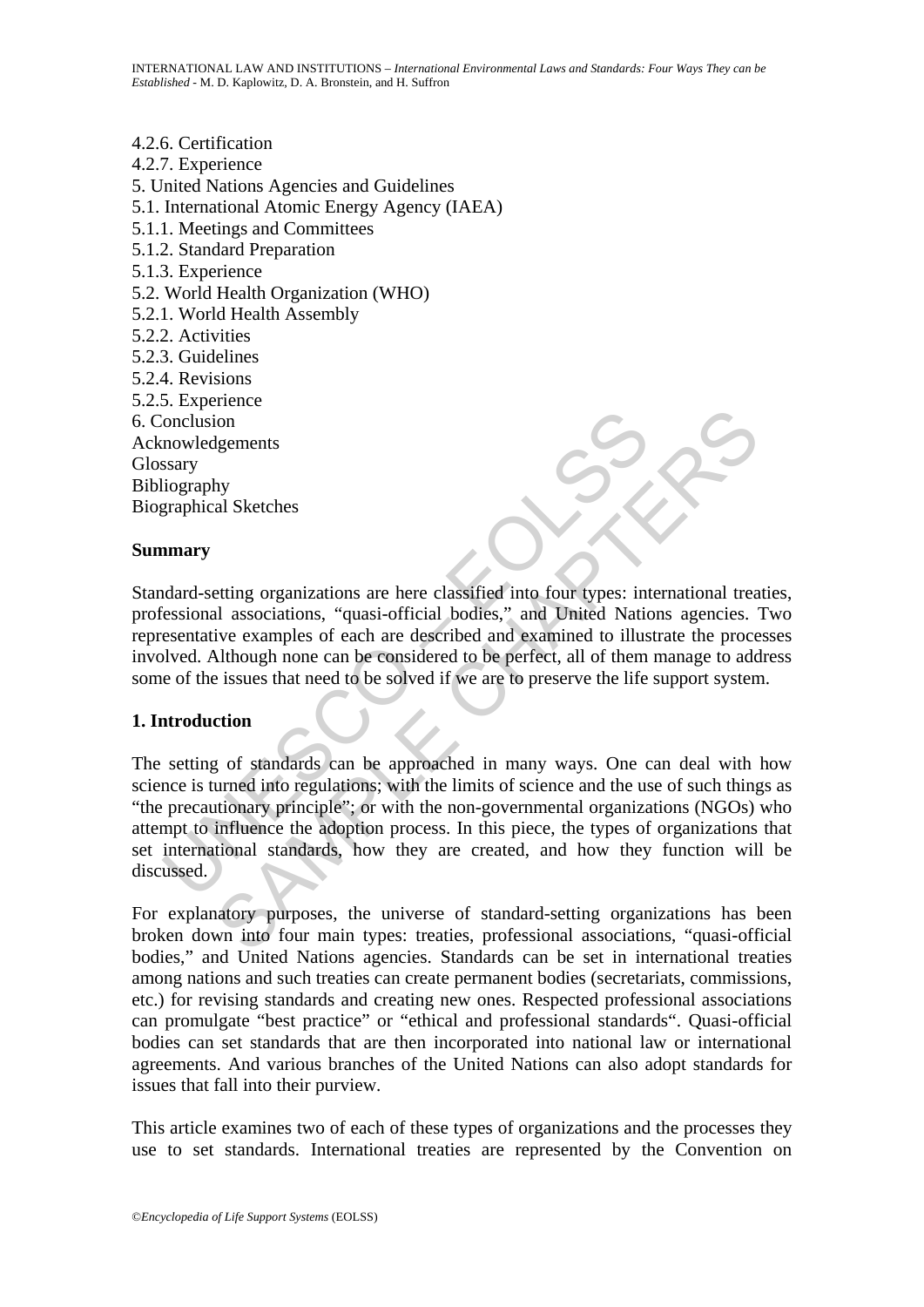International Trade in Endangered Species (CITES) and the Montreal Protocol regarding protection of atmospheric ozone. The quasi-official organizations discussed are the Codex Alimentarius (which sets food safety values) and the International Standards Organization (ISO) which has set a series of important environmental awareness standards for business known as ISO 14000. The UN bodies described are the World Health Organization (WHO) and the International Atomic Energy Agency (IAEA). The professional associations discussed are the International Association for Impact Assessment (IAIA) and the International Union of Societies of Foresters (IUSF) and its most active subgroup, the Society of American Foresters (SAF). These particular organizations were selected for illustrative purposes only; there are many others that could have been chosen. However, the organizations selected constitute a reasonably broad sample and convey the variety of ways in which international standards may be set.

### **2. Treaties**

**Transional treaties**<br> **CALSTER CONSTER CONSTER CONSTERN** THE CONDONCTION CONDUCTION OF THE CONDUCTED ON THE CONDUCTED SUPLATED THE SUPLATION IN THE CONDUCTED AND A REPORT THE CONDUCTED AND THE CONDUCTED THE CONDUCTED THE al treaties are agreements between two or more nations. These agreem<br>mally signed by authorized representatives of the various nations, and<br>ly ratified by the several nations or supreme powers of each state. A re<br>as a conv International treaties are agreements between two or more nations. These agreements are (a) formally signed by authorized representatives of the various nations, and (b) subsequently ratified by the several nations or supreme powers of each state. A treaty, also known as a convention, is not only a law made by more than one nation but is also a contract between those nations. Such international agreements derive their legal force from the consent of the parties. Therefore, treaties (conventions) are to be construed, whenever possible, to give full force and effect to all of their parts. Several areas of international environmental law and standards involve international treaties or conventions. Bilateral treaties (i.e. agreements between two nations) have been used to address cross-boundary environmental problems such as the control and management of boundary water areas and the protection of migratory species. Multilateral treaties (i.e. agreements between many nations) have become increasingly accepted as promising means for addressing global environmental problems and standards. Two areas of global environmental concern that have given rise to multilateral treaties and conventions are (i) the trade in endangered species and (ii) the protection of the global atmosphere.

### **2.1. Convention on International Trade in Endangered Species (CITES)**

The Convention on International Trade in Endangered Species of Wild Fauna and Flora (CITES or the Convention) is a multilateral attempt to protect the wildlife of the world from over-exploitation. As expressed in the Convention's Preamble, CITES works to facilitate international cooperation in developing and implementing trade controls for the primary goal of protecting species survival. CITES grew out of an increasing number of international conferences, beginning in the early 1900s, focused on growing global concern for the depletion of wildlife populations. This concern, fueled by the growth and activity of conservation groups, led to the signing of the Convention by 21 nations in Washington, DC on March 3, 1973. The Convention took effect 2 years later, in July 1975, when 10 nations formally ratified the treaty. CITES has gained much experience and has grown in both scope and membership. Today, roughly 140 nations are members of the Convention.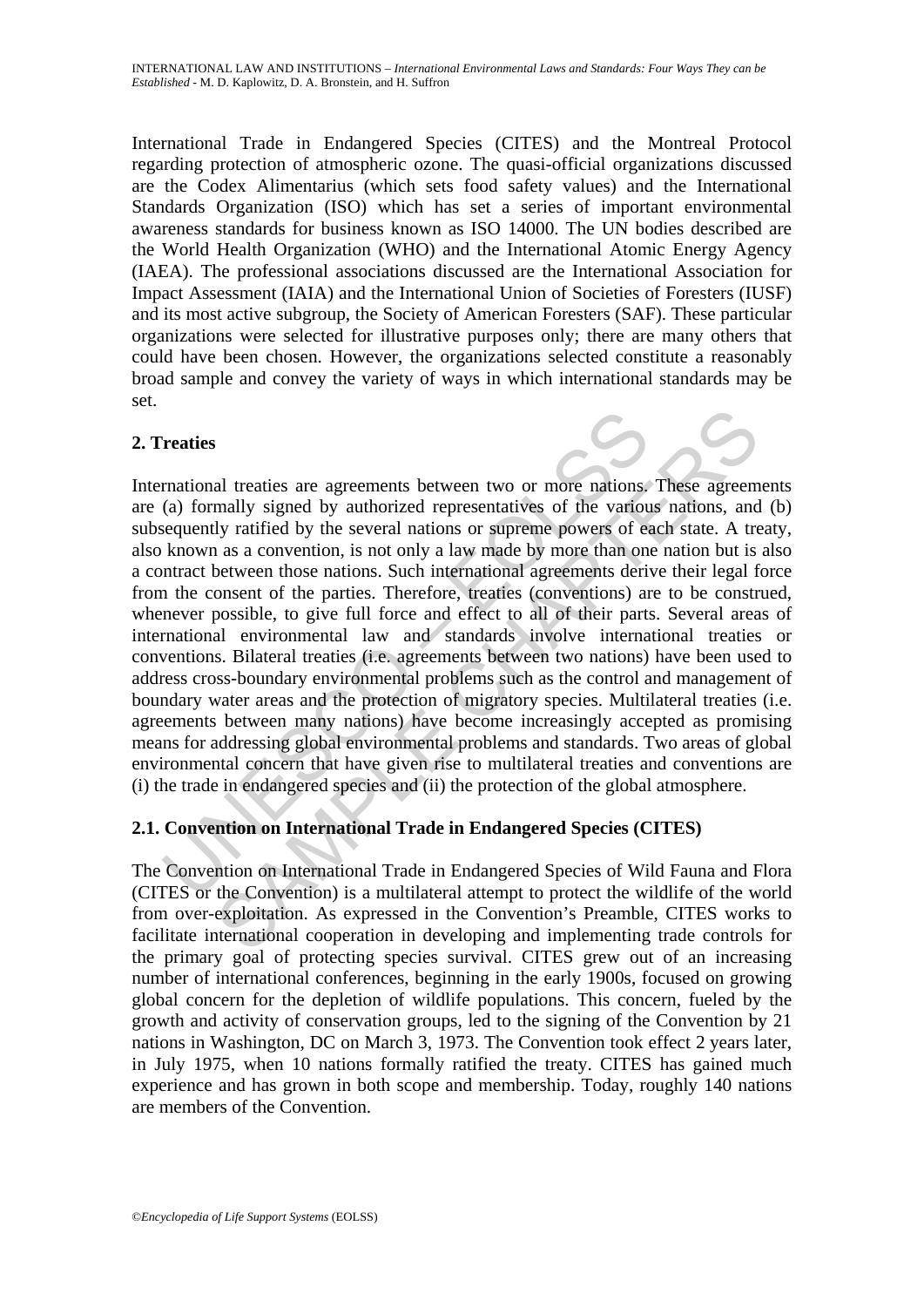### **2.1.1. Structure of Treaty**

The body of the treaty itself addresses the organizational structure, rules, and the logistics of the Convention and its meetings. However, the core of the Convention appears in its Appendices and the rules that regulate trade of these species. Appendices I, II, and III are distinct lists of species and sub-species of plants and animals that have been identified as needing protection. According to the Convention, Appendices may be amended, and Parties may make a reservation—or assert their non-compliance—to a specific amendment.

an elephant, the African elephant, and the Christmas Orchid.<br>
eies that are not currently threatened with extinction but at risk of<br>
ot strictly regulated. This appendix also lists "look-alike" species<br>
threatened species The Matter of the Conference of the and the Christmas Orchid. Appendix II<br>tare not currently threatened with extinction but at risk of extinction if the and currently threatened with extinction but at risk of extinction if Appendix I list all species which are currently threatened by extinction. It identifies over 800 species and sub-species of plants and animals. Species currently listed as threatened include: the bald eagle, the blue whale, the Himalayan black bear, the giant panda, the Asian elephant, the African elephant, and the Christmas Orchid. Appendix II lists species that are not currently threatened with extinction but at risk of extinction if trade is not strictly regulated. This appendix also lists "look-alike" species (species so similar to threatened species that they are protected to assist customs and regulatory authorities). Appendix II species include: the Aldabra giant tortoise, the killer whale, the Malaysian tree shrew, the gray falcon, and American ginseng. There are close to 30 000 species and sub-species of plants and animals listed in Appendix II. Appendix III lists those species identified by any Party as of local concern and in need of the cooperation of other parties to avoid exploitation. This appendix lists more than 200 species and sub-species including: the Central American coral snake, the walrus, the wild water buffalo, and magnolia.

### **2.1.2. Meetings and Committees**

Since the Convention took effect in 1975, there have been 10 Conferences of the Parties to CITES (Conferences). These meetings are usually held every 2 years, unless otherwise decided by the Parties to the Convention (the Parties). A CITES Conference may be called for if at least one-third of the Parties make a written request. Conferences are used to (a) adopt amendments to the Convention's appendices, (b) review the progress made toward the restoration and conservation of the species in the appendices, and (c) make recommendations via proposed resolutions for improving the effectiveness of the Convention. Various administrative bodies have been created to function between Conference meetings; they include the Standing Committee and numerous technical committees.

The Standing Committee serves as the CITES advisory body and offers policy and operational guidance to the CITES Secretariat between meetings. The CITES Secretariat is the official administrative body appointed by the executive director of the United Nations Environment Programme to manage the day to day affairs of the Convention. The Animals and Plants Committees keep track of the species listed in the various Appendices to the convention. The various committees rely on annual reports from each member state on the trade of CITES-listed species. Inaccurate and incomplete reports make it difficult to have a valid assessment of conservation efforts, illegal trade, and CITE compliance. The recent threat that poor reporting might be viewed as a cause for sanctions resulted in improved annual reports.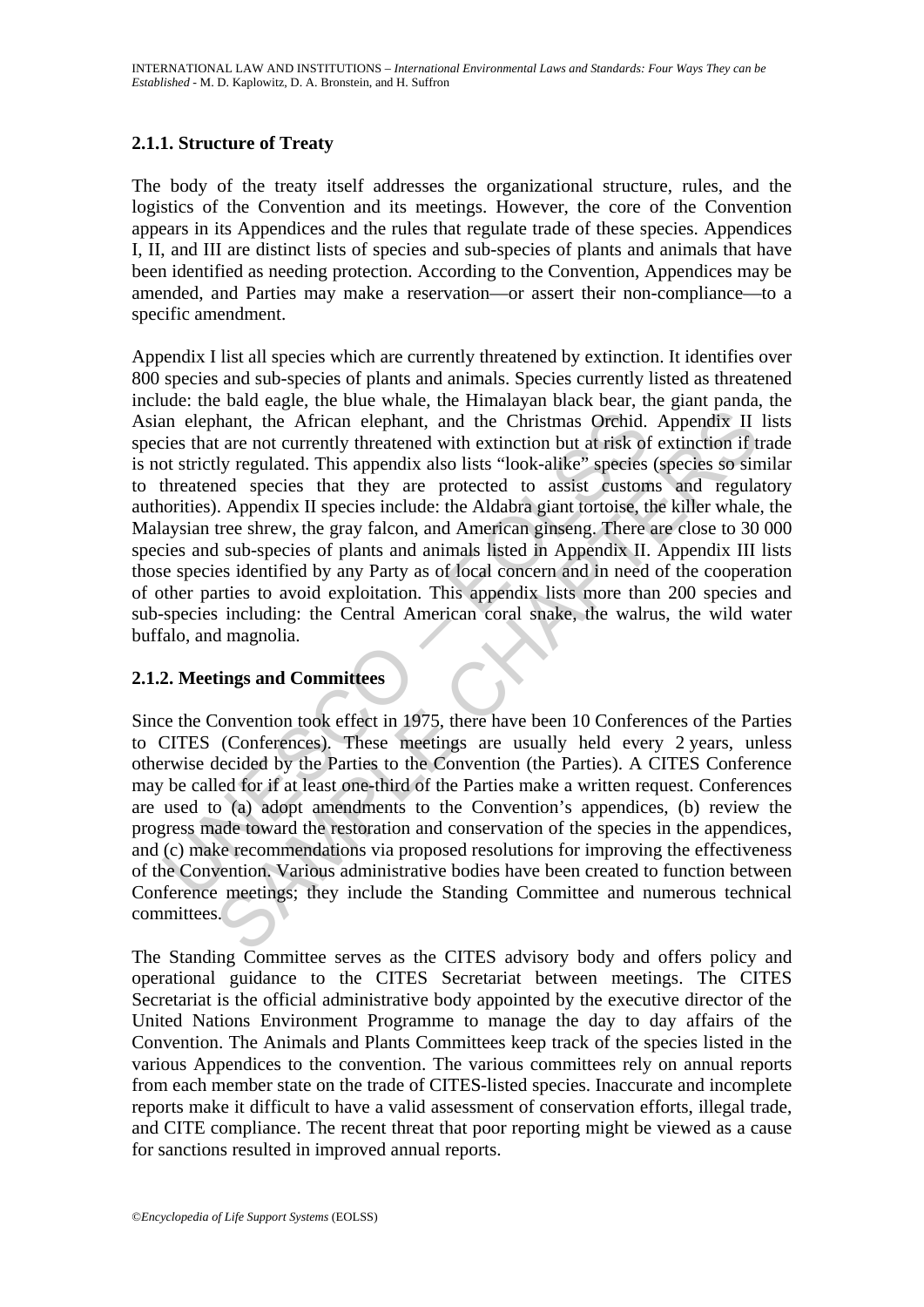### **2.1.3. Modifications**

Any party to the Convention may propose an amendment to Appendices I and II. The amendment proposal must be made at least 150 days before the next meeting of the Secretariat. The Secretariat researches the proposals, seeking information from critical parties, inter-governmental bodies, and other authorities, and a vote is taken on the proposal at the next meeting. Changes in species listed in Appendix I and II require a two-thirds majority vote of parties present and voting (not including abstentions) and take effect 90 days after the meeting. Species in Appendix III are listed by specific nations and do not demand that Parties vote. A party to the Convention may provide the Secretariat with a list of species it identifies as under its jurisdiction at any time. The Secretariat notifies all the Parties of the contents of each Party's list, and the Party's list is added to Appendix III 90 days after notification. Proposals to amend the Convention itself may be submitted by any Party between meetings. According to the timeline established in the Convention, the Secretariat facilitates the communication—and vote, if necessary—on the proposed amendment.

#### **2.1.4. Permits**

If may be submitted by any Party between meetings. Accordial<br>blished in the Convention, the Secretariat facilitates the commun<br>ccessary—on the proposed amendment.<br>**4. Permits**<br>ES focuses on regulating commercial trade in t be submitted by any Party between meetings. According to the time<br>in the Convention, the Secretariat facilitates the communication—and v<br>y—on the proposed amendment.<br>Inits<br>wases on regulating commercial trade in threatened CITES focuses on regulating commercial trade in threatened and endangered species. Different trade regulations (i.e. import and export permits and certification) apply to each Appendix. Trade in species listed in Appendix I is strictly regulated. Commercial trade of Appendix I species is banned with a few exceptions. International trade of Appendix I species requires both an import and an export permit; both countries must determine that trade "will not be detrimental to the survival of that species." The export permit is granted after the import permit and requires that national authorities establish that the specimen has been legally obtained and that it will be carefully transported. Certain exemptions may apply including trades before the Convention came into effect, certain specimens bred in captivity, and uses in scientific institutions. Trade with species listed in Appendix II requires an export permit (or re-export certificate) but not an import permit. Again, the exporting state must determine that trade will not threaten survival of the species and that the specimen was legally obtained. If an exporting country has listed a species in Appendix III, the export permit rests on the fact that the specimen was legally obtained. Other Parties exporting Appendix III species must issue valid certificates of origin for the export of Appendix III species.

### **2.1.5. Experience**

The success of CITES relies on each state adopting national procedures that support CITES regulations. This often involves putting in place methods to prohibit trade of listed species, to penalize violators, and to confiscate species illegally traded. CITES requires States to name at least one management authority to be in charge of granting permits and certificates under CITES. Also according to the convention, national scientific bodies must be designated to evaluate and report how proposed trade will affect species and to advise the CITES management authority.

CITES has evolved since its inception, as new issues and concerns developed. The initial Convention and Appendices established strict designations and controls.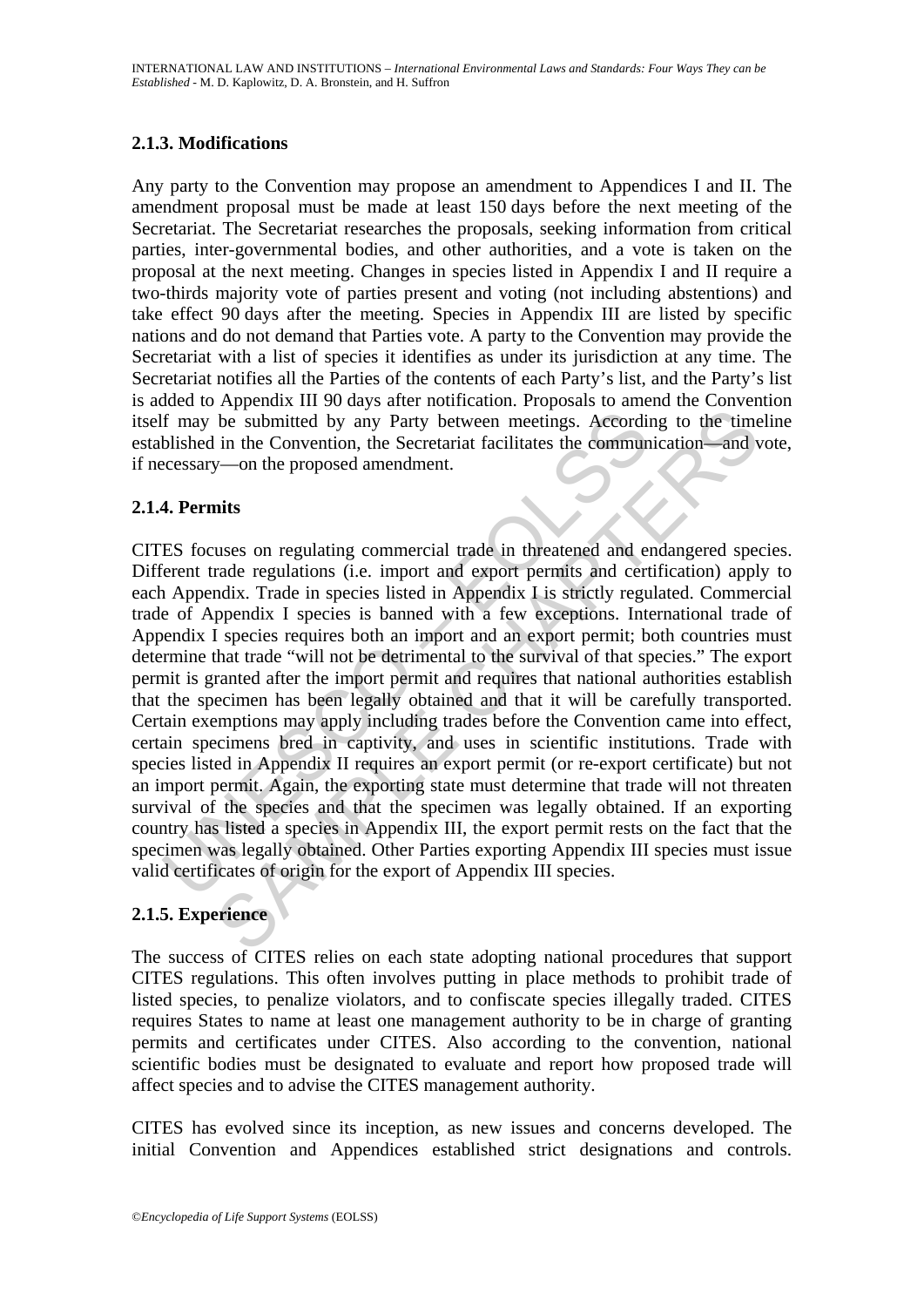However, some flexibility has been incorporated in particular instances. Such options as split-listing, quotas and the ranching of captive-bred species have provided ways to balance appropriate use with protective measures. Split-listing allows member states to "down-list" a species from Appendix I to Appendix II, in cases where it is found that the species is being managed appropriately. National export quotas may be granted for protected species if the Animals Committee makes a recommendation that is approved by the Parties. Voluntary quotas set by national authorities may also be considered. These options allow commercial trade in species normally prohibited.

Along with its successes, the CITES community recognizes the limitations and difficulties in implementing and enforcing the terms of the Convention. CITES relies on individual member states to design, implement, and enforce proper legislation. Such autonomy allows states to interpret CITES as they see fit, and many states have chosen not to adhere to important regulations and amendments. Difficulties in assessment both determining the effects of trade on species conservation and the effectiveness of CITES trade measures—also create problems for deciding where and how to modify the Convention. As a result, CITES has begun focusing on such issues and is working to improve public education as well as communication and cooperation with national authorities, international NGOs, and other interest groups that help to monitor wildlife trade.

to adhere to important regulations and amendments. Difficultie<br>
1 determining the effects of trade on species conservation and tl<br>
ES trade measures—also create problems for deciding where and<br>
vention. As a result, CITES ere to important regulations and amendments. Difficulties in assessmentining the effects of trade on species conservation and the effectivenes<br>emining the effects of trade on species conservation and the effectivenes<br>in As Different interpretations about what CITES should do, and how it should accomplish its goal persists. The debate over the future direction of CITES, protecting the global ecosystem or halting illegal trade, may exacerbate the divide between developed and developing member countries. For example, the CITES signatories recently authorized a one-time sale of warehoused African ivory. This sale resulted in much needed hard currency for some nations while giving rise to vigorous debates concerning the appropriateness, impact, and possible repetition of such a decision. The experience CITES has gained, its apparent ability to recognize its limitations, and its willingness to adapt to changing needs and incorporate some flexibility into the Convention reveals much potential for the agreement.

### **2.2. Montreal Protocol**

The Montreal Protocol is the formal agreement and mechanism by which the world's nations came together to respond to the depletion of the stratospheric ozone layer and its damaging effects on humans, ecosystems, and life on the planet. Parties to the Protocol hope to prevent further destruction of the essential protective ozone layer by agreeing to a phase-out and ultimately an elimination of the production, use, and trade of a number of dangerous chemical compounds which result in the break down of atmospheric ozone.

Although the ozone layer has been the subject of research for decades, studies intensified in the 1970s because of concern in the United States about the effects of aircraft. In 1974, Rowland and Molina of the University of California theorized that chloroflourocarbons (CFCs) contributed significantly to the depletion of stratospheric ozone. CFCs, invented in 1928, were extensively used in the 1970s in refrigeration, aerosol cans, foams, and air conditioners. Further scientific research validated the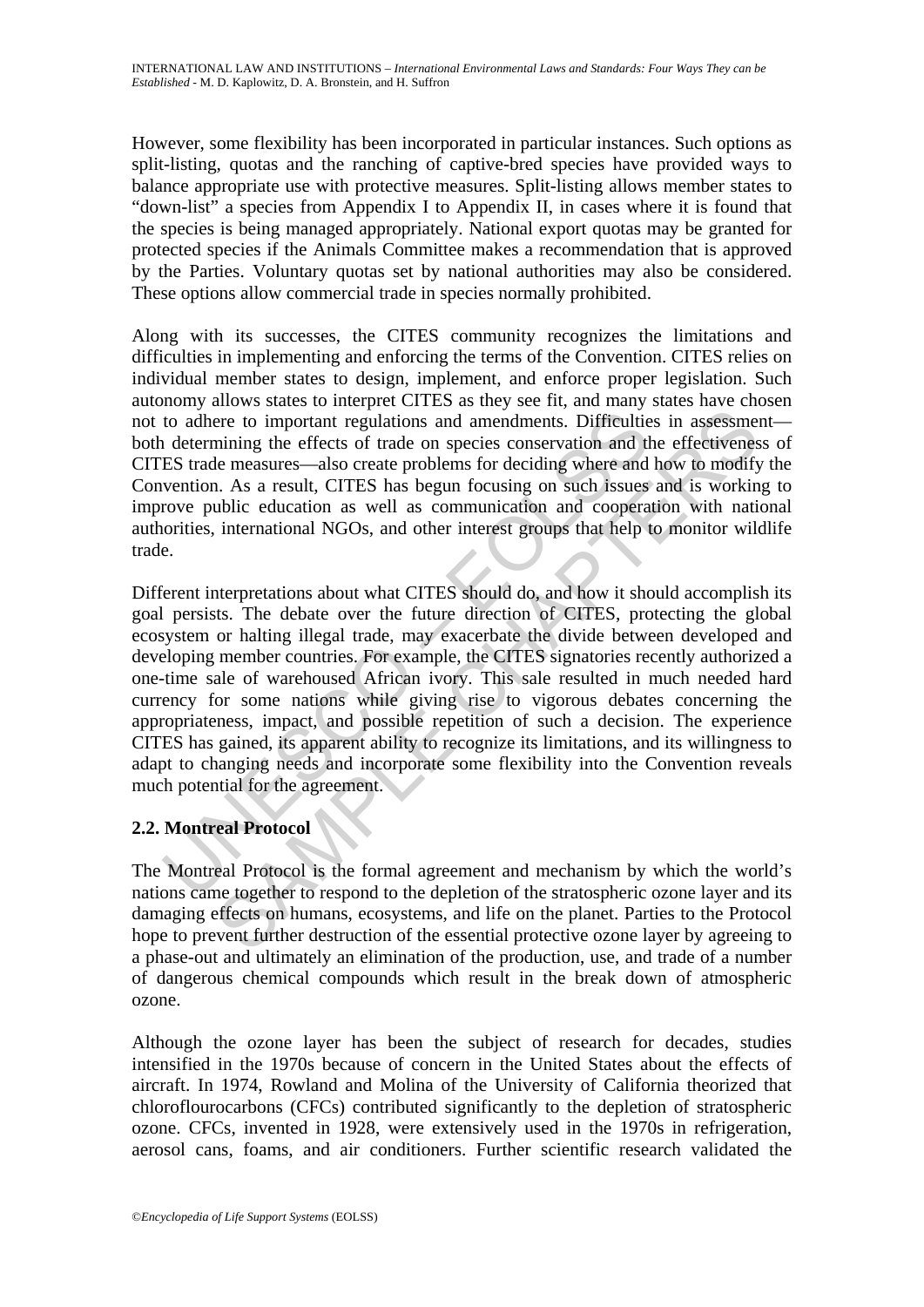claims of Rowland and Molina, and, in 1977, the United Nations Environment Programme (UNEP) developed the World Plan of Action on the Ozone Layer. At about the same time, national governments began establishing domestic restrictions on the amounts and uses of CFCs. The increasing global concern and scientific evidence that ozone depletion was a real threat led UNEP, with strong leadership from Sweden, to initiate negotiations for an international agreement on CFCs and their use in 1981.

## **2.2.1. Vienna Convention**

Progress on the international CFC agreement was slow, as many nations expressed their skepticism about the extent of the threat and the feasibility of actually decreasing CFC production. However, on March 22, 1985, 20 nations signed the Vienna Convention on the Protection of the Ozone Layer (Vienna Convention). The Vienna Convention signatories determined that their future meetings would focus on the creation of a clearly defined protocol for the global elimination of CFCs. That year also saw the "discovery" of a hole in the ozone layer over the Antarctic by Joe Farmer of the British Antarctica Survey. Further scientific investigation found there to be dangerous depletion of stratospheric ozone in the mid and higher latitudes as well.

# **2.2.2. Montreal Meeting and Protocol**

atories determined that their future meetings would focus on<br>rly defined protocol for the global elimination of CFCs. That<br>covery" of a hole in the ozone layer over the Antarctic by Joe Fa<br>arctica Survey. Further scientifi determined that their future meetings would focus on the creation<br>ined protocol for the global elimination of CFCs. That year also saw<br>"of a hole in the cozon layer over the Antarctic by Joe Farmer of the Br<br>Survey. Furthe The combination of continued scientific research, technological advances, and increasing international concern helped to move the concerned international community towards the identification and specification of appropriate CFC controls. On September 16, 1987, 55 concerned countries attended an international meeting held in Montreal, Canada on the ozone layer and CFCs. Out of these countries 24 nations subsequently signed the Montreal Protocol on Substances that Deplete the Ozone Layer (Montreal Protocol or Protocol). The Montreal Protocol went into effect on January 1, 1989 and has been recognized as responsible for significant decreases in CFC concentrations (and as a good example of international environmental cooperation.) Today, more than 170 countries are parties to the Montreal Protocol.

The 1987 Protocol called for a freeze in the production of several ozone depleting gases (three halons) and substantial cuts in the production and use of others (five CFCs). The Protocol developed clear timetables for the phase-out schedule, with elimination deadlines in 1994, 1996, 2010, and 2030. Lesser-industrialized nations were granted an additional 10 years to eliminate their use of the proscribed substances. Since 1987, regular evaluations of the Protocol have resulted in adjustments and amendments at four different meetings. These changes have accelerated the phase-out process, strengthened the restrictions, and extended the scope of the Protocol to include other ozone depleting agents, and encouraged cooperation between developed and developing countries.

### **2.2.3. Meetings and Committees**

Regular meetings of the Parties to the Protocol are held once a year (unless otherwise decided). In the years when the Parties to the Vienna Convention meet, every two years, the meetings of the Montreal Protocol and Vienna Convention are combined. The 11th meeting of the Parties to the Montreal Protocol was scheduled for November 29–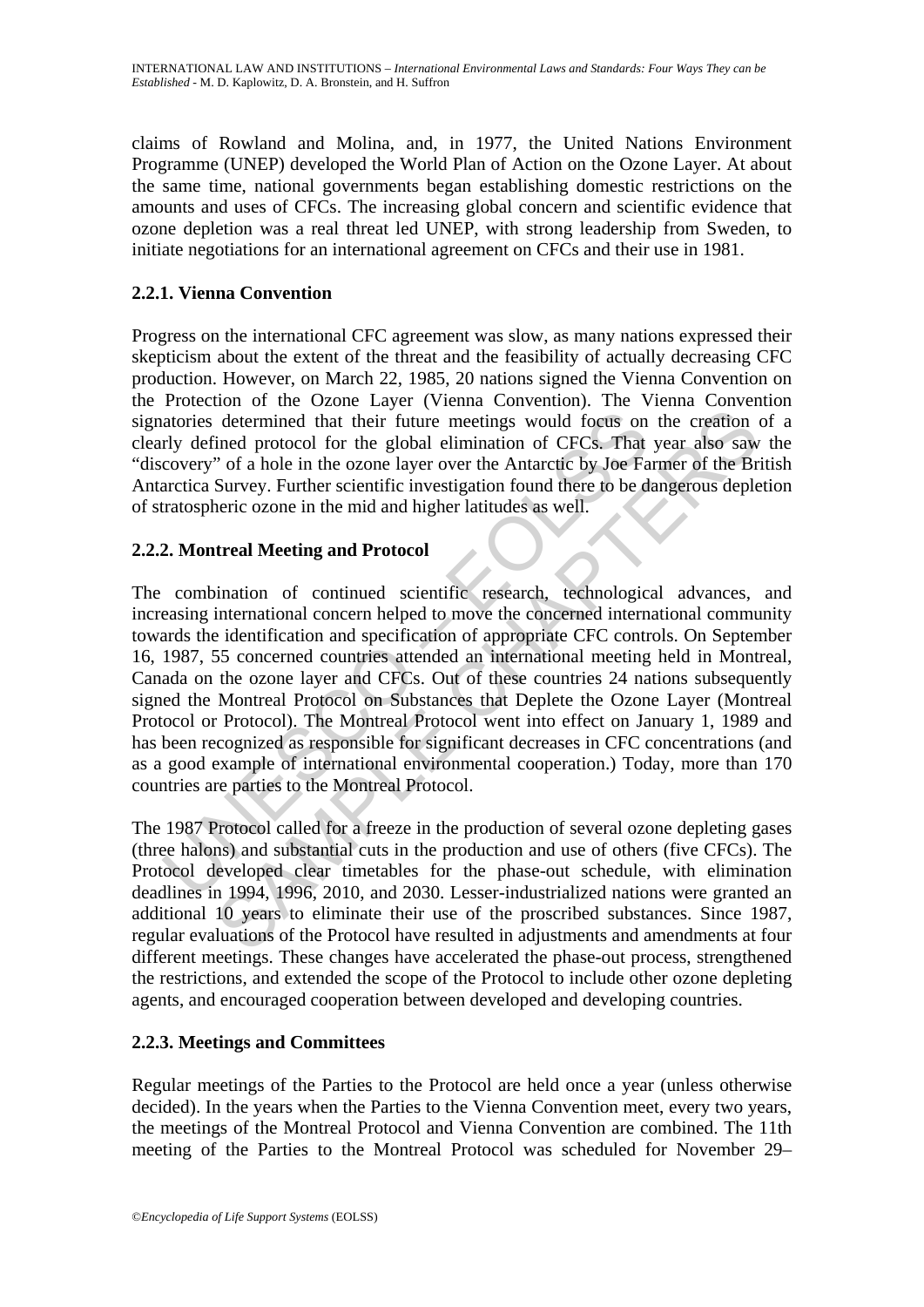December 3, 1999 in Beijing, China. Parties participating in the regular meetings are represented by delegations with a head of delegation as well as accredited and alternate representatives and advisors. Officers for the Protocol meetings, including a president, three vice-presidents, and a Rapporteur, are elected at each meeting, preside over the proceedings, and serve in that capacity until new officers are elected at the next regular meeting.

The Ozone Secretariat of the United Nations serves as the Secretariat for both the Montreal Protocol and the Vienna Convention. The Secretariat is based at UNEP headquarters in Nairobi, Kenya. In accordance with Article 12 of the Montreal Protocol and Article 7 of the Vienna Convention, the Secretariat arranges for, and cooperates with, conferences, meetings, working groups, committees, and assessment panels. The Secretariat also aids in implementing decisions of the Parties and monitors such implementation, reporting on progress to the Parties; it represents the Protocol and Convention in international organizations; provides and dispenses information to the Parties; and records, publishes, circulates, and stores official documents. To facilitate and assist with the CFC phase-out process, the Technology and Economic Assessment Panel (TEAP) of the Protocol is charged with investigating and facilitating alternative technologies. This panel, made up of experts designated by member states, works through technological options committees (TOCs) to develop safe and economical alternatives for aerosols foams, halons, methyl bromides, process agents, refrigeration, and solvents.

# **2.2.4. Modifications**

lementation, reporting on progress to the Parties; it represents<br>vention in international organizations; provides and dispenses<br>ies; and records, publishes, circulates, and stores official docun<br>assist with the CFC phase-o ation, reporting on progress to the Parties; it represents the Protocol<br>
in international organizations; provides and dispenses information to<br>
records, publishes, circulates, and stores official documents. To facil<br>
with Proposals and proposed adjustments and amendments submitted by the Parties are subject to a vote of the membership. An amendment passes if accepted by two-thirds of the Parties casting an affirmative or negative vote. For example, amendments to the Protocol made at the London meeting (1990) strengthened control measures, added carbon tetrachloride and methyl chloroform to the list, and established the Multilateral Fund, based in Montreal, to provide technical and financial support to developing countries. The Copenhagen meeting (1992) resulted in the tightening of restrictions and the addition of hydrochlorofluorocarbons (HCFCs), hydrobromofluorocarbons (HBFCs), and methyl bromide to the list of restricted substances. Amendments made by the Parties in Vienna (1995) and Montreal (1997) further cut ozone depleting agent production and consumption levels. Interestingly, some countries have developed stricter regulations and have increased investment in research to find economically and environmentally viable alternatives to CFC use.

-

TO ACCESS ALL THE **26 PAGES** OF THIS CHAPTER, Visit[: http://www.eolss.net/Eolss-sampleAllChapter.aspx](https://www.eolss.net/ebooklib/sc_cart.aspx?File=E1-36-04)

<sup>-</sup> 

<sup>-</sup>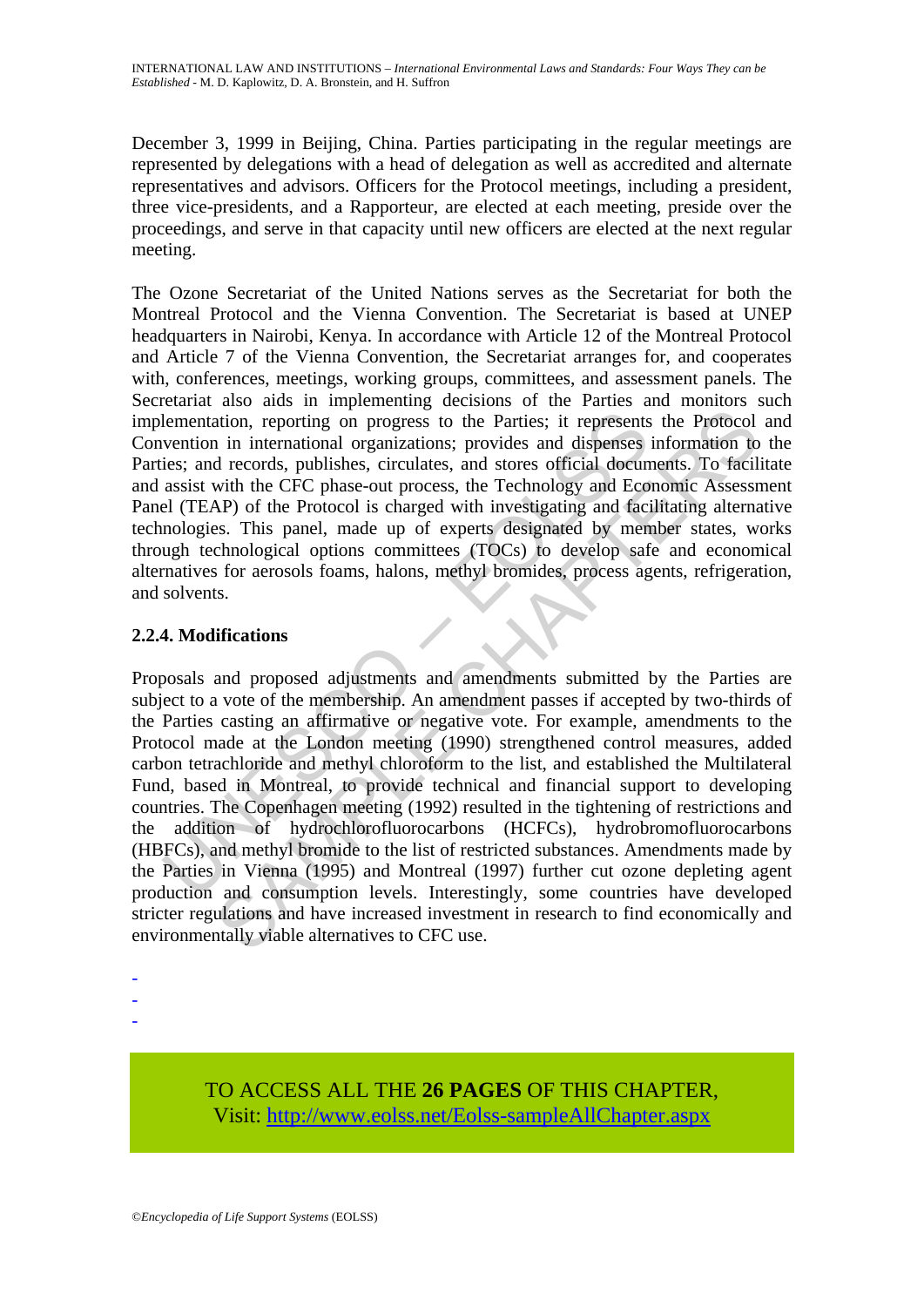#### **Bibliography**

FAO (Food and Agriculture Organization)/WHO (World Health Organization) Food Standards (2000). *Codex Alimentarius Commission*. http://www.fao.org/es/esn/ codex/Default.htm. [FAO link to CODEX; multiple links to further information.]

Fischer D. (1997). *History of the International Atomic Energy Agency: The First Forty Years*, 550 pp. Vienna: International Atomic Energy Agency. [Thorough description tracing the development and activities of the agency.]

International Association for Impact Assessment (1999). *Welcome to IAIA*. http://www.iaia.org. [IAIA home page; multiple links to further information.]

International Atomic Energy Agency (1999).*WORLDATOM*. http://www.iaea.org/worldatom. [IAEA home page; multiple links to further information.

ISO (1999). *Welcome to ISO Online!* http://www.iso.ch. [ISO home page; multiple links to further information.]

Lee K. (1998). *Historical Dictionary of the World Health Organization*, 333 pp. Maryland: Scarecrow Press. [Thorough description of the development, progress, and programs of the WHO.]

Marcus P. A. and Willig J. T. (1997). *Moving Ahead with ISO 14000: Improving Environmental Management and Advancing Sustainable Development*, 302 pp. New York: Wiley [Explanation of the history, purpose, implementation, and future direction of ISO 14000.]

mation.]<br>
K. (1998). *Historical Dictionary of the World Health Organization*, 333 pp.<br>
I. Thorough description of the development, progress, and programs of the Wi<br>
20. I. S. P. A. and Willig J. T. (1997). *Moving Ahead w* 8). Historical Dictionary of the World Health Organization, 333 pp. Maryland: Scare<br>wgh description of the development, progress, and programs of the WHO.<br>1<br>A. and Willig J. T. (1997). Moving Ahead with ISO 14000: Improvin OECD (Organisation for Economic Co-operation and Development) (1997). *Experience with the Use of Trade Measures in the Convention on International Trade in Endangered Species (CITES)*, OECD Working Papers, Vol. V, No. 47. Paris: OECD. pp. 68. [Explanation of the development, structure, progress, and challenges of CITES and its trade regulations.]

Society of American Foresters. (1999). *SAF home page*. http://www.safnet.org. [SAF home page; multiple links to further information.]

UNEP (United Nations Environment Programme) (1993). *Handbook for the Montreal Protocol on Substances that Deplete the Ozone Layer*. 3rd edn., 170 pp. Nairobi: Ozone Secretariat. [Description of guidelines and implementation strategies.]

UNEP (United Nations Environment Programme) (2000). *Ozone Secretariat*. http://www.unep.org/ozone. [Ozone Secretariat home page; multiple links to further information.]

World Conservation Monitoring Center (2000). *CITES*. http://www.wcmc.org.uk/CITES. [CITES home page; multiple links to further information.]

World Health Organization (1999). *WHO/OMS: World Health Organization ~ Organization Mondiale De La Sante*. http://www.who.org. [WHO home page; multiple links to further information.]

#### **Biographical Sketches**

**Michael Kaplowitz** holds a BSc degree in Industrial Economics from Union College (NY) and a JD from Duke University School of Law. After practicing law in New York City he returned to school and received an MA degree in Latin American Studies and International Economics from Johns Hopkins University and a Ph.D in Resource Economics from Michigan State University. Since 1997 he has been on the faculty in the Department of Resource Development at Michigan State University where he is presently Assistant Professor in Environmental Law and Policy. Since 1997, he has also been an adjunct professor at the Michigan State University Detroit College of Law.

**Daniel A. Bronstein** received a BA in biophysics from Johns Hopkins University and an LL.B. from the University of Maryland. After practicing law in Baltimore for 6 years he returned to the University of Michigan, where he received an LL.M. in Environmental Law and an SJD. in Law and Science. He has taught environmental law in the Department of Resource Development at Michigan State University since 1972, and also has taught medical jurisprudence in the medical schools. He has served as chair of a